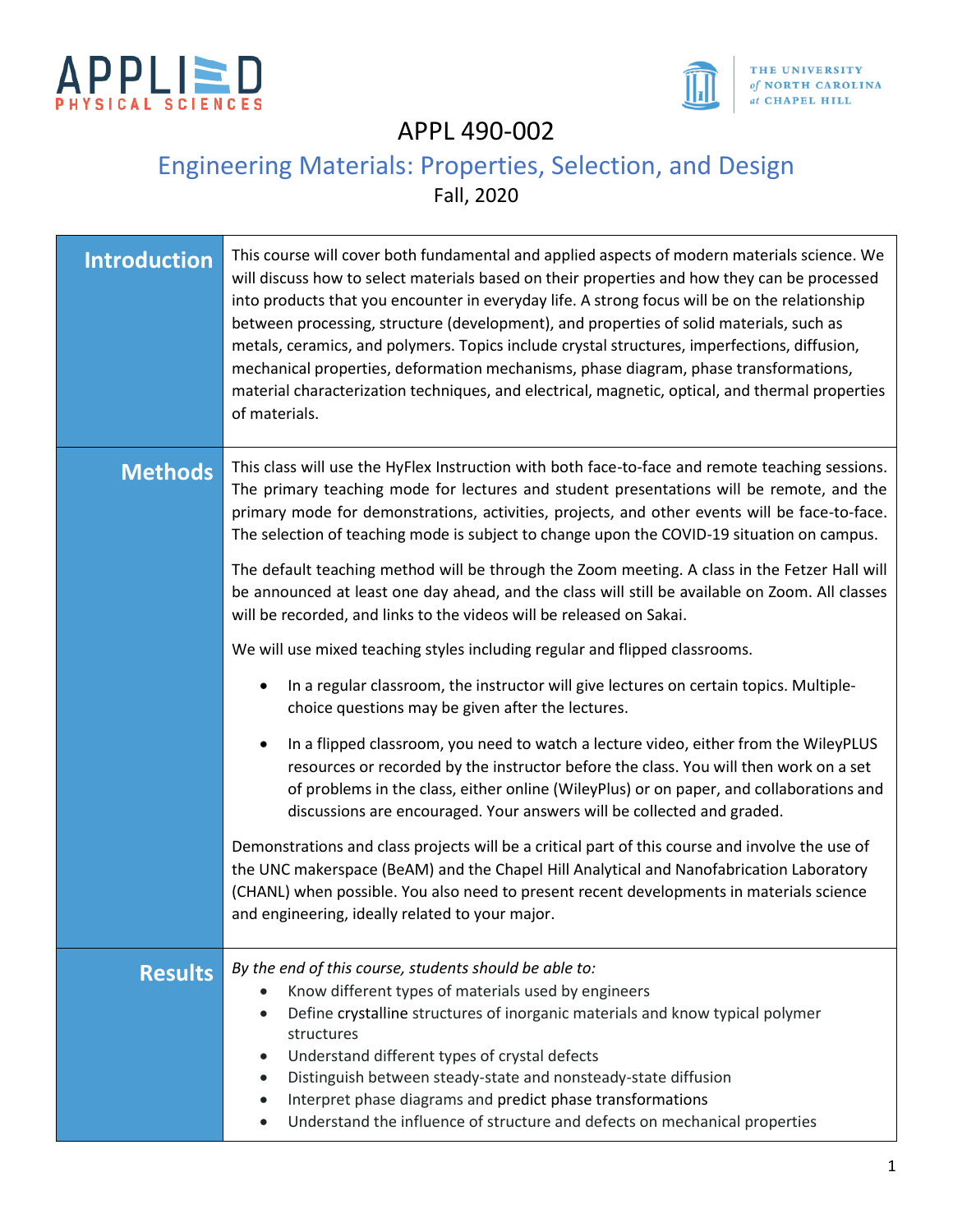|                                                         | Tell the relationship between processing and properties of materials<br>$\bullet$<br>Know how to choose material characterization techniques<br>$\bullet$<br>Recognize the typical electrical, magnetic, optical, and thermal properties of materials<br>$\bullet$<br>Select suitable materials for the design of certain products<br>$\bullet$                                                                                                                                                                                            |
|---------------------------------------------------------|--------------------------------------------------------------------------------------------------------------------------------------------------------------------------------------------------------------------------------------------------------------------------------------------------------------------------------------------------------------------------------------------------------------------------------------------------------------------------------------------------------------------------------------------|
| <b>Discussion</b>                                       | The principles and technology that you will learn will let you better understand the properties<br>of engineering materials, and be able to select the best materials for designing a product.<br>However, that is not the sole objective of this class. An important goal of this course is to help<br>you develop an entrepreneurial mindset by connecting materials science and engineering<br>with your major, so you may recognize opportunities by applying the materials and<br>techniques to your future study and career.         |
| <b>Engineering</b><br><b>Student</b><br><b>Outcomes</b> | By the end of this course, students will gain experience in the following engineering student<br>outcomes:<br>integrate information from many sources to gain insight.<br>$\bullet$<br>identify, formulate, and solve complex engineering problems by applying principles of<br>$\bullet$<br>engineering, science, and mathematics<br>communicate effectively with a range of audiences<br>$\bullet$<br>develop and conduct appropriate experimentation, analyze and interpret data, and<br>use engineering judgement to draw conclusions. |

# Class Essentials

| <b>CONTACT INFORMATION</b> |                            |  |  |
|----------------------------|----------------------------|--|--|
| Dr. Zijie Yan              | <b>Teaching assistants</b> |  |  |
| Office Location            | (not applicable)           |  |  |
| Caudill 159                |                            |  |  |
| $\boxtimes$ Email          |                            |  |  |
| zijieyan@unc.edu           |                            |  |  |
| <b>C</b> Phone             |                            |  |  |
| 9198435056                 |                            |  |  |

| <b>LOGISTICS</b>                          |                                                                                                                 |
|-------------------------------------------|-----------------------------------------------------------------------------------------------------------------|
| <b>Class meeting times</b>                | U<br><b>Required Texts &amp; Software</b>                                                                       |
| Monday/Wednesday 1:20PM-2:35PM            | Fundamentals of Materials Science and Engineering: An<br>$\bullet$                                              |
| <b>Class meeting location</b>             | Integrated Approach, 5th Edition, William D. Callister<br>and David G. Rethwisch, Wiley (2018) ISBN: 978-1-119- |
| Remote: https://unc.zoom.us/j/94347155283 |                                                                                                                 |
| Face-to-face: Fetzer Hall - Rm 0109       | 17550-6                                                                                                         |
| 當<br><b>Office Hours</b>                  | We will use WileyPLUS, please register following the<br>$\bullet$<br>course flyer on Sakai.                     |
| After class, or by appointment            | Briefly, visit www.wileyplus.com/go/login, and<br>$\circ$                                                       |
|                                           | use the Course Section ID A51512                                                                                |
|                                           | Online resources:<br>$\bullet$<br>WileyPlus: Assignments and supplementary<br>O<br>online resources             |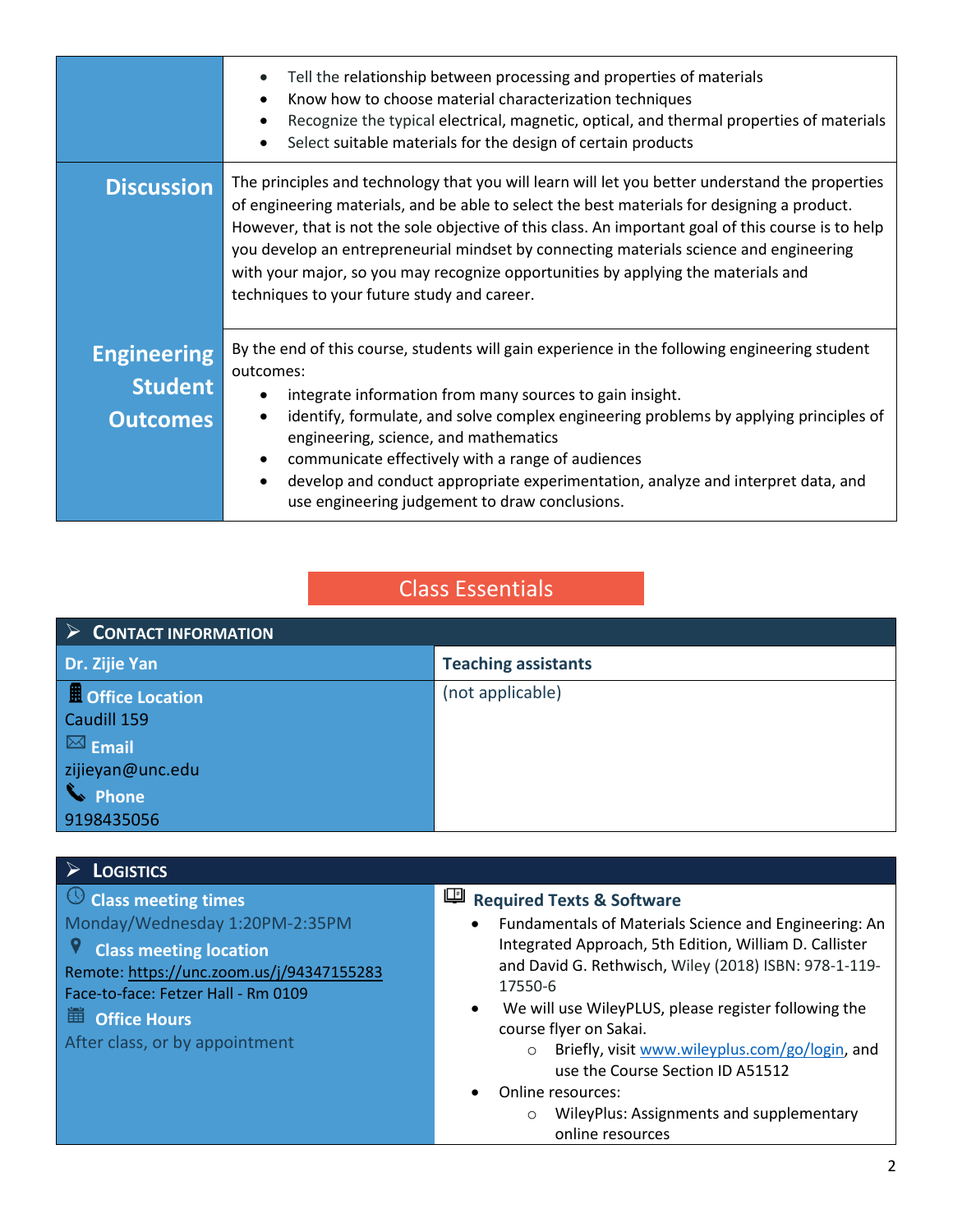

### Course content

#### ➢ **COURSE TOPICS**

- 1. Introduction
- 2. Structures of Metals and Ceramics
- 3. Polymer Structures
- 4. Imperfections in Solids
- 5. Diffusion
- 6. Mechanical Properties
- 7. Phase Diagrams and Transformations
- 8. Synthesis, Fabrication, and Processing of Materials
- 9. Electrical, Magnetic, Optical, and Thermal Properties of Materials
- 10. Material Characterization Techniques

### ➢ **COURSE SCHEDULE**

For week-by-week schedule, see link on Sakai

### To help you succeed

### ➢ **COURSE EXPECTATIONS AND POLICIES**

All students are expected to

- Come to every scheduled class or Zoom session and let me know ahead of time if you cannot attend.
- Turn in assignments on time; if an assignment is up to 24 hours late, there is a 25% deduction, and if an assignment is beyond 24 hours late, you will get a zero. If you need an extension, you must ask at least 24 hours before the time that the assignment is due (you can avoid a grade deduction this way).

➢ **STUDENT RESOURCES**